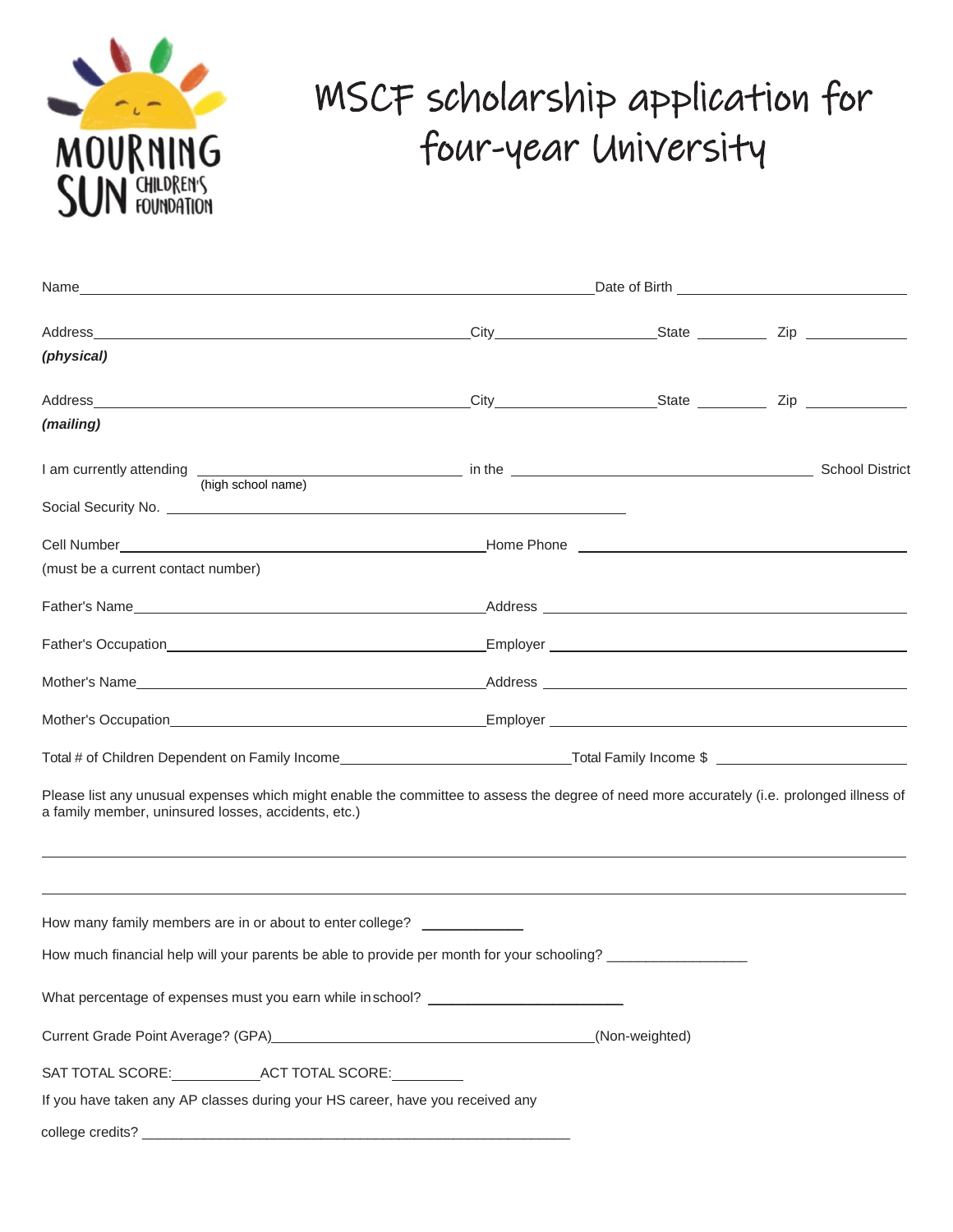List all colleges you have applied to and which ones you've been accepted to: (use additional sheets if necessary)

| (Name of School/Location of School)                                                                                                                                                                                                  |  |  |  |
|--------------------------------------------------------------------------------------------------------------------------------------------------------------------------------------------------------------------------------------|--|--|--|
|                                                                                                                                                                                                                                      |  |  |  |
| (Name of School/Location of School)                                                                                                                                                                                                  |  |  |  |
| $C.$ $\qquad \qquad$                                                                                                                                                                                                                 |  |  |  |
| (Name of School/Location of School)                                                                                                                                                                                                  |  |  |  |
|                                                                                                                                                                                                                                      |  |  |  |
| (Name of School/Location of School)                                                                                                                                                                                                  |  |  |  |
|                                                                                                                                                                                                                                      |  |  |  |
| My occupation goal is: <u>example and contract and contract and contract and contract and contract and contract and contract and contract and contract and contract and contract and contract and contract and contract and cont</u> |  |  |  |
|                                                                                                                                                                                                                                      |  |  |  |
| Have you applied for and received any scholarships or grants? (list below, use additional sheets if necessary)                                                                                                                       |  |  |  |
|                                                                                                                                                                                                                                      |  |  |  |
|                                                                                                                                                                                                                                      |  |  |  |
| □ On a separate sheet of paper list your high school and community activities, special interests and hobbies and any<br>volunteer hours.                                                                                             |  |  |  |

□ Write a personal letter explaining your hardship.

Please attach an **official sealed** copy of your high school transcript (may be obtained from your counselor)

□ Please attach a letter of recommendation from one of the following; school teacher, administrator, program coordinator or from an upstanding member of the community.

| Signature:            | Date:                                                              |
|-----------------------|--------------------------------------------------------------------|
| <b>March 15, 2022</b> | *NOTE: Late and/or incomplete<br>applications will not be accepted |